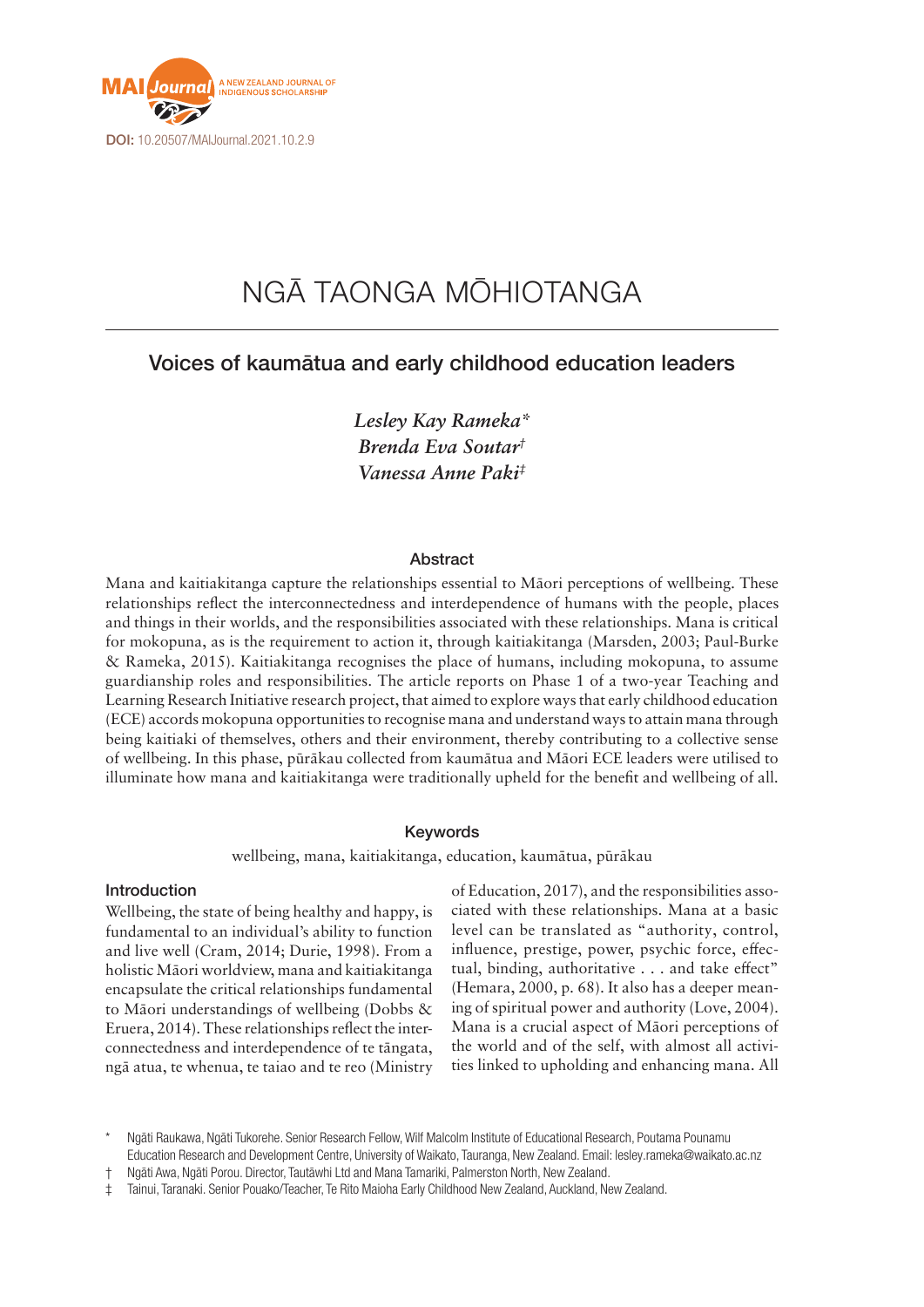mokopuna are born with an increment of mana from their parents and ancestors (Rameka, 2017). Understandings of mana are therefore critical to an understanding of the Māori person or child, and the Māori world. Furthermore, a Māori way of describing a person's worth is to speak of their mana (Shirres, 1997).

Recognition of mana in all its forms, is important for mokopuna, but mana requires actioning, through kaitiakitanga (Marsden, 2003; Paul-Burke & Rameka, 2015). "Tiaki" can be translated as "to look after, nurse, care, protect, conserve or save" (Moorfield, n.d.). Kaitiaki are agents that perform the task of kaitiakitanga (Paul-Burke & Rameka, 2015). The notions and practices of kaitiakitanga have developed over generations of use and active guardianship. Cultural connectivity encapsulates the values important for Māori to undertake activities in ways that are meaningful and pertinent to Māori. Connectivity is the basis on which te ao Māori is ordered, the organising principle of Māori knowledge, the source of genealogy, and the origin of all rights and obligations—including kaitiakitanga over the environment (Paul-Burke & Rameka, 2015; Waitangi Tribunal, 2011). Kaitiakitanga is about relationships and is as much spiritual and intellectual as it is physical and political (Royal, 1999). Kaitiakitanga acknowledges the role of people, including young mokopuna, to undertake active guardianship and responsibilities. Kaitiakitanga refers to the practical "doing". Through kaitiakitanga, mana can be enhanced (Reedy & Reedy, 2013).

There is a noticeable gap in the literature regarding Māori theorising of mana and kaitiakitanga to support mokopuna. This article offers a window onto the interconnected and interdependent nature of Māori concepts of mana and kaitiakitanga. It aims to illuminate how mana and kaitiakitanga were traditionally upheld and utilised, and to highlight the potential of Māori pūrākau about mana, kaitiakitanga and aroha to enhance understandings of Māori wellbeing in contemporary early childhood education (ECE). The article firstly summarises the methodology employed in the research, including Kaupapa Māori methodology, pūrākau and wānanga. Secondly, pūrākau collected from kaumātua and Māori ECE leaders to illuminate how mana and kaitiakitanga were traditionally upheld and utilised for the benefit and wellbeing of all are presented. Thirdly, initial theoretical guidance for ECE teaching practice and pedagogy, developed from the shared understandings of kaitiakitanga, enhancing mana and

wellbeing, is outlined. Links to the New Zealand ECE curriculum framework, *Te Whāriki* (Ministry of Education, 2017), are also made.

## Method and methodology

The gathering of pūrākau from kaumātua and educational leaders was the focus of the first phase of Te Whakapūmautia te Mana: Enhancing Mana through Kaitiakitanga (2020–2021), a two-year project funded by the Teaching and Learning Research Initiative. The overall aim of the project was to explore the ways that ECE accords mokopuna opportunities to recognise mana and understand ways to accrue and attain mana through being kaitiaki of themselves, others and their environment, thereby contributing to a collective sense of wellbeing. The two-year project involved four phases of work. The first phase, Kohikohinga Pūrākau (2020), focused on gathering and analysing pūrākau about experiences, practices, knowledge, teaching and understandings of mana and kaitiakitanga, and determining how the findings could provide guidance and support for ECE kaiako. In the second phase, Taunaki Puna Reo (2020–2021), the analysed pūrākau and theoretical understandings were shared with kaiako in the three participating Māori-medium ECE services. Kaiako theorising and practices, developed through Phase 2, were shared with the three English-medium ECE services in the third phase, Taunaki Auraki (2021), providing a powerful foundation for pedagogical understandings and practice. Kaiako in the English-medium services are adding to the theoretical understandings through sharing their emerging knowledge, practices and understandings. The fourth phase, Whanaketanga Ariā (2021), will involve the analysis of data from all phases of the research. Each phase of the research built upon the last, and in Whanaketanga Ariā all aspects of the research will be brought together as a cohesive entity. The research questions were:

- 1. In what ways do/can mokopuna in ECE services enact mana and kaitiakitanga?
- 2. What does the enactment of mana and kaitiakitanga look like for both mokopuna and kaiako in ECE?
- 3. What are the people, tools, artefacts, processes and practices that contribute to enhancing mana and kaitiakitanga for mokopuna?

Kaupapa Māori theory, methodological principles, and understandings provide the cultural and ethical foundations for the project, locating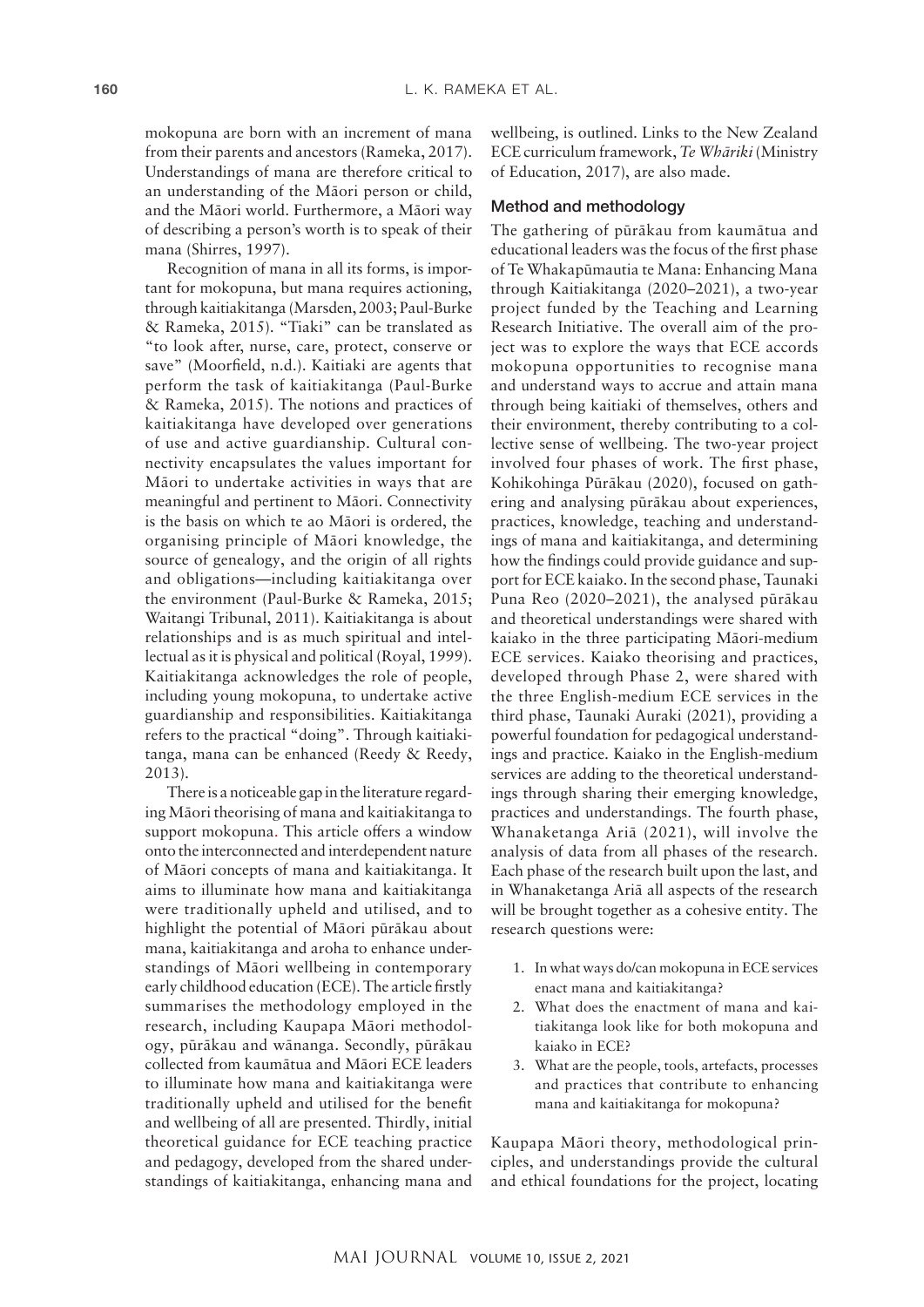Māori ways of knowing, being and doing as central to the research design, process, analysis and intended outcomes (Berryman, 2008; Rameka, 2015). Kaupapa Māori has been described as perceiving the world from a Māori epistemological perspective and assuming the normalcy of Māori values, understandings and behaviours (Smith, 1992). Cultural understandings, knowledge and values are important contributing factors to thinking around ethics. These values are the foundations for ideas of ethicality, along with the universal concerns for social sensitivity, protection from harm, informed consent, and confidentiality. Māori concepts of ethicality and obligations are paramount when working in a Māori context. The research team are committed to Kaupapa Māori principles and practices and researching in ways that retain authenticity and adherence to Māori values and beliefs. As Māori researchers, our backgrounds and experiences embed us and our research within Māori contexts, communities and within the cultural values and understandings integral to those contexts, much of which are unspoken and often unconscious.

The research methods included **wānanga** with individuals and groups. Traditionally, wānanga were places of learning where important knowledge of oral traditions, lore and valued understandings were preserved and passed on. Today wānanga have been reinterpreted to represent understandings and practices that derive from Māori tikanga, including the interpretation and practising of Māori knowledge within contemporary contexts (Whaanga-Schollum et al., 2015). In the research, wānanga were framed as meetings with groups and individuals who worked on and supported the research goals. Due to the COVID-19 restrictions during 2020, no group wānanga with kaumātua and educational leaders were possible, and only a small number of wānanga were held in person. For this reason, the numbers of kaumātua and educational leaders who participated in the research decreased from the planned 20–25 to 15. Some were happy to write their own contributions. Furthermore, the planned wānanga had originally been centred in three specific regions, but more locations were used due to the availability of kaumātua and educational leaders as a result of ongoing health and safety concerns.

A **pūrākau** approach was utilised when working with wānanga participants (Elkington, 2011). Pūrākau are a collection of traditional oral narratives that contain "philosophical thought, epistemological constructs, cultural codes, and worldviews that are fundamental to our identity

as Māori" (Lee, 2009, p. 1). Lee makes the point that "pūrākau" is a term not usually associated with research methodology but with Māori myths and legends. She argues, however, that pūrākau "have relevance for today as they are constructed in various forms, contexts and media to better understand the experiences of our lives as Māori – including the research context" (Lee, 2009, p. 1). The collecting of pūrākau from kaumātua and educational leaders recognises the knowledge of traditional practices, understandings and values that kaumātua possess and how valuable these are for the development of ECE theory and practice.

Analysis of the data was undertaken by the kairangahau in conjunction with kaiako and whānau. A Kaupapa Māori approach to analysing data emphasises interpreting and understanding information that has been intertwined with tikanga Māori and Māori knowledge and understandings (Cunningham, 2000). The analysis was an iterative process that involved going back to the data and literature to fine-tune the analysis, theorise and develop strategies. Through thematic analysis it was possible to concentrate on identifying themes or patterns from the data in order to support meaning making and understandings (Welsh, 2002). A number of types of data were being gathered during the research including pūrākau, kaiako reflections and evaluations, notes from kaiako focus group interviews, whānau feedback and comments, mokopuna feedback, photos, and mokopuna assessments.

#### **Results**

As previously stated, this article reports the findings of the first phase of the research, Kohikohinga Pūrākau, which involved collecting pūrākau from kaumātua and Māori ECE experts on mana and how it was and can be enhanced through kaitiakitanga. The names of kaikōrero have been included for those kaumātua and education leaders who gave permission, and an iwi affiliation has been included for those who did not. The key themes that emerged from Phase 1 pūrākau are described individually below.

#### *Aroha me manaakitanga / Love and respect*

Almost all kaumātua and educational leaders stated that their learning was first and foremost about aroha and manaakitanga, rather than mana and kaitiakitanga. Manaaki is derived from the word "mana" and can be translated as "to entertain or befriend, to show respect, care, or kindness" (Patterson, 1992, p. 148). Manaakitanga is the enactment of manaaki. The expression of love,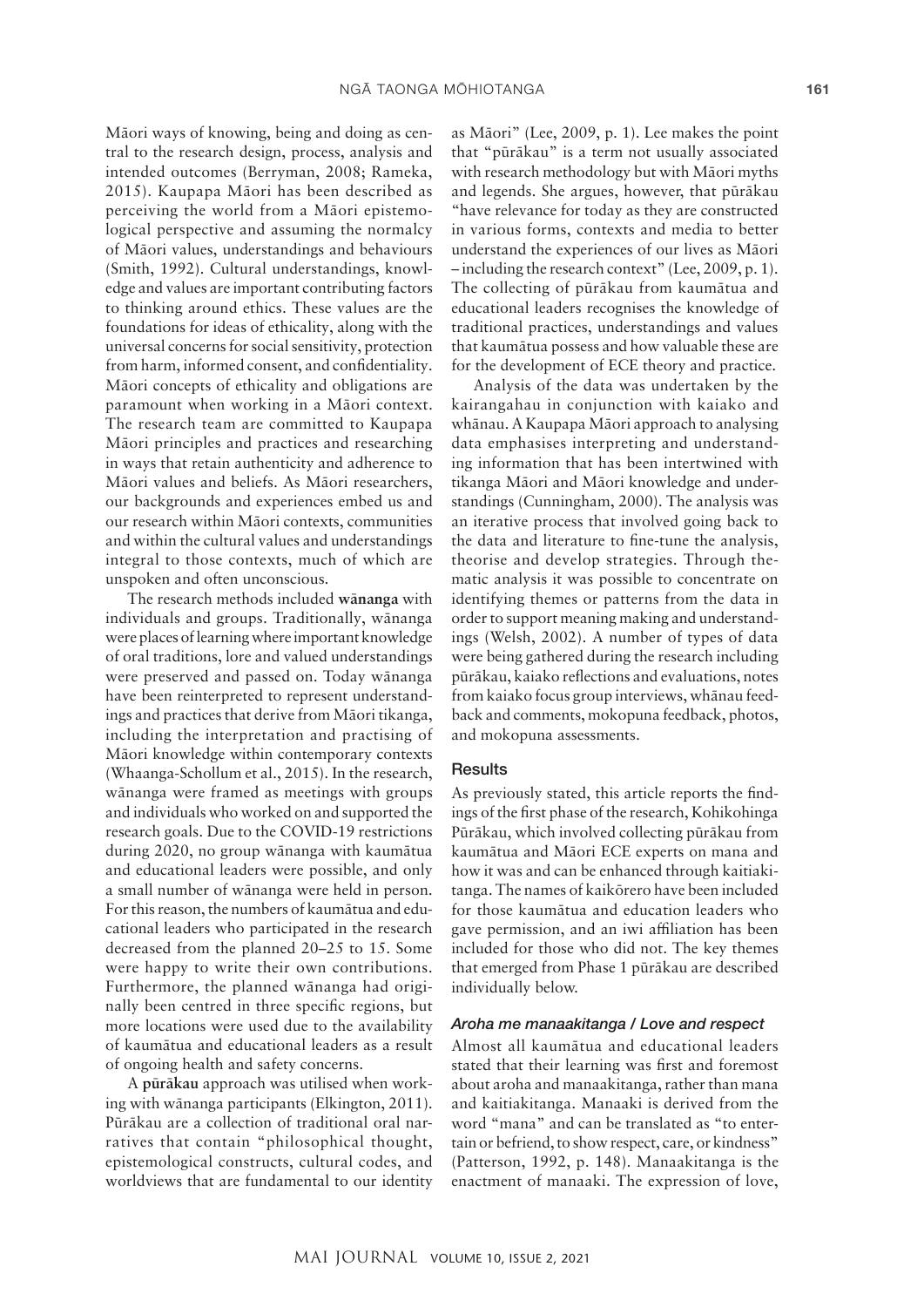caring, kindness and respect were important learnings for kaumātua and educational leaders. Kaumātua and educational leaders' pūrākau highlight that although "kaitiakitanga" was not a word they commonly heard as mokopuna, the tenets of kaitiakitanga were understood through activities such as gardening, gathering kai, gathering resources for weaving, and so on:

Mana and kaitiakitanga? These are not words that I knew growing up. . . . We looked after everything around us because all things were tapu. The tapu of tangata is because of the mana that we have as people. (Aki Herewini)

One particular Māori concept that was said many times as I grew up was the notion of "aroha". That was one kupu that we all knew. We were taught to show aroha by caring for others, being kind, respectful and helping others whenever we could. (Christine Taare)

Tikanga practices of aroha and manaakitanga is instilled in our tamariki right from the start to care and respect each other. We believe that mana is a right of virtue for them and we try to sustain this through our teachings and modelling towards each other. (Tainui kaumātua/kuia)

## *Ā tōna wā / In their own time*

The pūrākau were mainly focused on what kaumātua and educational leaders had been told by their parents, grandparents and whānau. Most said that because the terms "mana" and "kaitiakitanga" were not utilised when they were growing up, they didn't recognise the wisdom that was being shared with them. They recalled that it was not until much later that they understood their learnings in terms of mana and kaitiakitanga. A deeper understanding of childhood teachings developed when they reached adulthood or had their own mokopuna, as demonstrated in the following pūrākau of kaumātua and educational leaders:

I did not understand the meaning of kaitiakitanga until I was much older... but it was always around me . . . manaaki our whānau. (Tainui kaumātua/ kuia)I taku rua-tekautanga i hoki mahara ki aua wā, ā. . . . Koirā te take o tana kōrero . . . kātahi ka taka te kapa . . . te māramatanga [When I was in my twenties, I remembered that time. . . . That was the reason she said that . . . then the penny dropped . . . the understandings]. (Manu Kawana)

It was only at dad's tangi when I started to understand that they were kaitiaki of te reo me *ō*na tikanga [the language and its cultural practices], values for our iwi. . . . Listening to speakers also paying homage to my mother after her passing, I really gained an appreciation of the work they were doing and the esteem that they were held in. (Peter Jackson)

## *Waiho mā tō mahi e kōrero / Let your work speak for itself*

Most kaumātua and educational leaders highlighted that understandings of wellbeing, mana and kaitiakitanga were acquired through experience—by doing tasks that had been allocated to them. They were not taught directly; rather, deeper understandings were acquired over time, as they participated in activities. This focus on indirect, experiential teaching and learning is explained further in the pūrākau of kaumātua and educational leaders:

I believe that mana and kaitiakitanga were actually being indirectly ingrained within our very being. (Christine Taare)

I grew up knowing that it was important to respect all things around me which included nurturing our rākau, caring for our ngāhere, respecting our moana, and looking after our whenua. (Arapera Card)

I wasn't aware that this was enacting mana. I was also unaware that I was growing up learning the role of a kaitiaki. It sure did instil in me the deep understanding of the whakatauk*ī* "Tiaki i a Papatūānuku, ka tiaki a ia i a koe" ["Take care of Papatūānuku and she in turn will take care of you"]. (Arapera Card)

## *Whaiwāhi / Contribution*

A common theme across the pūrākau was a strong sense of community and contribution. For example, a large number of pūrākau related to growing and gathering kai. There was a strong sense of community and contribution that was directly related to mana. It was important to nurture the māra, with the understanding that the māra would nurture you and your whānau and community. Whānau mana was directly related to the ability to feed the whānau and others. The following pūrākau underscores this sense of contribution:

[I remember] harvesting huge kūmara but never seeing them on their table because they were given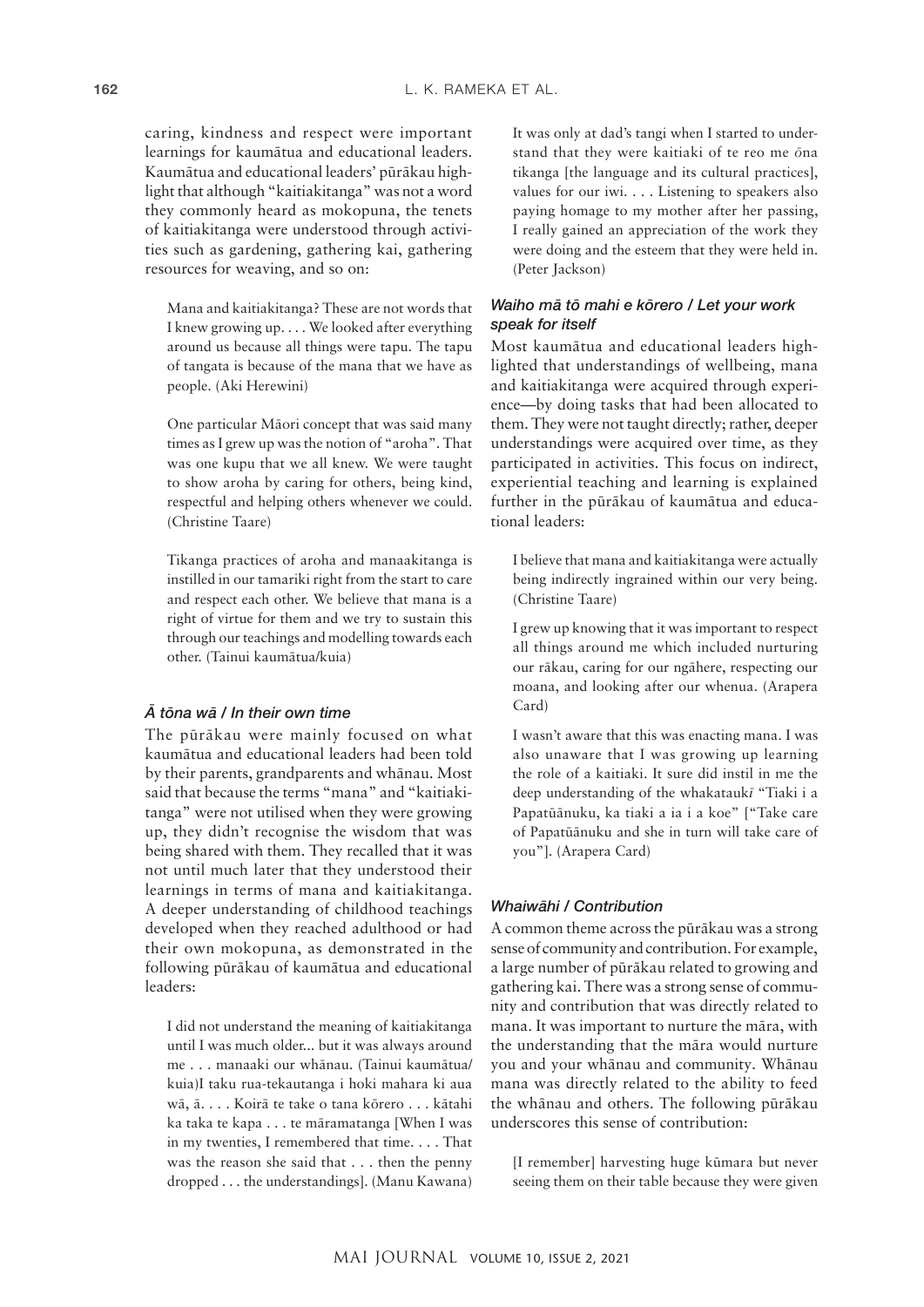away. And manaaki for our whānau and maanaki for our whenua. I also remember how my grandparents were always out in the gardens looking after the māra. (Mari Ropata-Te Hei)

In the Waikato region, kaumātua and educational leaders also talked about their past and present changes growing up in the Kingitanga movement, in particular the changes, developments and pollution of the whenua. Kotahitanga and manaakitanga between people and whenua was a common thread throughout the pūrākau. As one participant stated: "My life is about the Kingitanga and the kaupapa of manaakitanga. Also, our awa must be protected and nurtured. It is the life force for all living things and our mana is part of our awa" (Tainui kaumātua/kuia).

#### *He rā anō āpōpō / Another day tomorrow*

Large numbers of pūrākau were about learning around preservation of what needed to be preserved and cared for—reo, tikanga and values, moana, taiao, whenua, kai and resources. Growing, gathering and sharing kai was a common theme throughout almost all pūrākau. The key concept was that if they looked after the garden, then the garden would look after them. Kaitiakitanga was a way of to ensure practices around growing, gathering and sharing kai were maintained, as highlighted in the following pūrākau:

We are also kaitiaki for our taiao and all the resources that have been gifted to us, such as our whakapapa, te reo, tikanga, values and all our cultural traditions. (Christine Taare)

We enjoyed what the moana had to offer us, but we were always told to take only what we needed as "he rā anō āpōpō". (Manu Kawana)

The reason we moved our garden from one spot to another after a couple of seasons was to give the land time to rest because we had received so much food, and now she needed to rest and get her strength back. (Arapera Card)

#### *Tōku Māoritanga / My Māori heritage*

Kaumātua and educational leaders stated whānau had clear roles that supported kaitiakitanga in line with tikanga. Tikanga, or ways of doing, were not usually debatable. Tikanga and expectations were explained, and it was anticipated that there would be consequences if tikanga was breached. Although the language of communication was mainly English, underpinning the experience were Māori values. The critical place of te reo Māori, tikanga Māori and kawa is stressed in the following pūrākau:

Uncles would take their mother to harvest harakeke, pīngao and kiekie, but only she harvested because she was the expert weaver. (Manu Kawana)

If you couldn't look after them [the practices], then there was serious consequences. (Rihi Te Nana)

We all are born with mana, and it's how we support our next generation of rangatahi in our reo and tikanga to lead our iwi and to care for our kaumātua. (Peter Jackson)

Mana is kaitiakitanga and kaitiakitanga is mana. . . . It's how one enacts them through our reo and tikanga. (Tainui kaumātua/kuia)

The knowledge for our Māori world has always been there, but I believe we all have to seek it out and learn our ancestral knowledge so that we can then fully live it ourselves and share it with our tamariki and future generations of mokopuna. (Christine Taare)

## *Wairuatanga / Spiritual connectedness*

Tapu and noa are interconnected with mana and kaitiakitanga. Keeping safe and understanding what you could and couldn't do were important. Involvement in activities at the marae came with instructions about how to keep safe. This is directly related to tapu and noa, and not trampling mana. It is also linked to a deepseated connectedness, or feeling or sense of the land, nga wairua, whānau, whatumanawa and moana*.* Participants' understandings and "lived" experiences of the spiritual world, growing up "as Māori" and the importance of kaitiakitanga to safety and holistic wellbeing were common themes in the pūrākau:

Regular visits to the river to attend to the wairua and connect to the other realm. (Rihi Te Nana)

The midwife did a karanga when my nephew was crowning. Wow, that gave my nephew mana that was felt by everyone in the room. Not only does the mana of the mother grow while she is hapū, but at the birth of her baby straight away comes with a mana that only the gods could give this pēpi. (Aki Herewini)

Hoki ki t*ō* maunga kia pupuhia koe i ngā hau o Tawhirimatea! [Go home to your mountain and let the winds of Tawhirimatea blow through your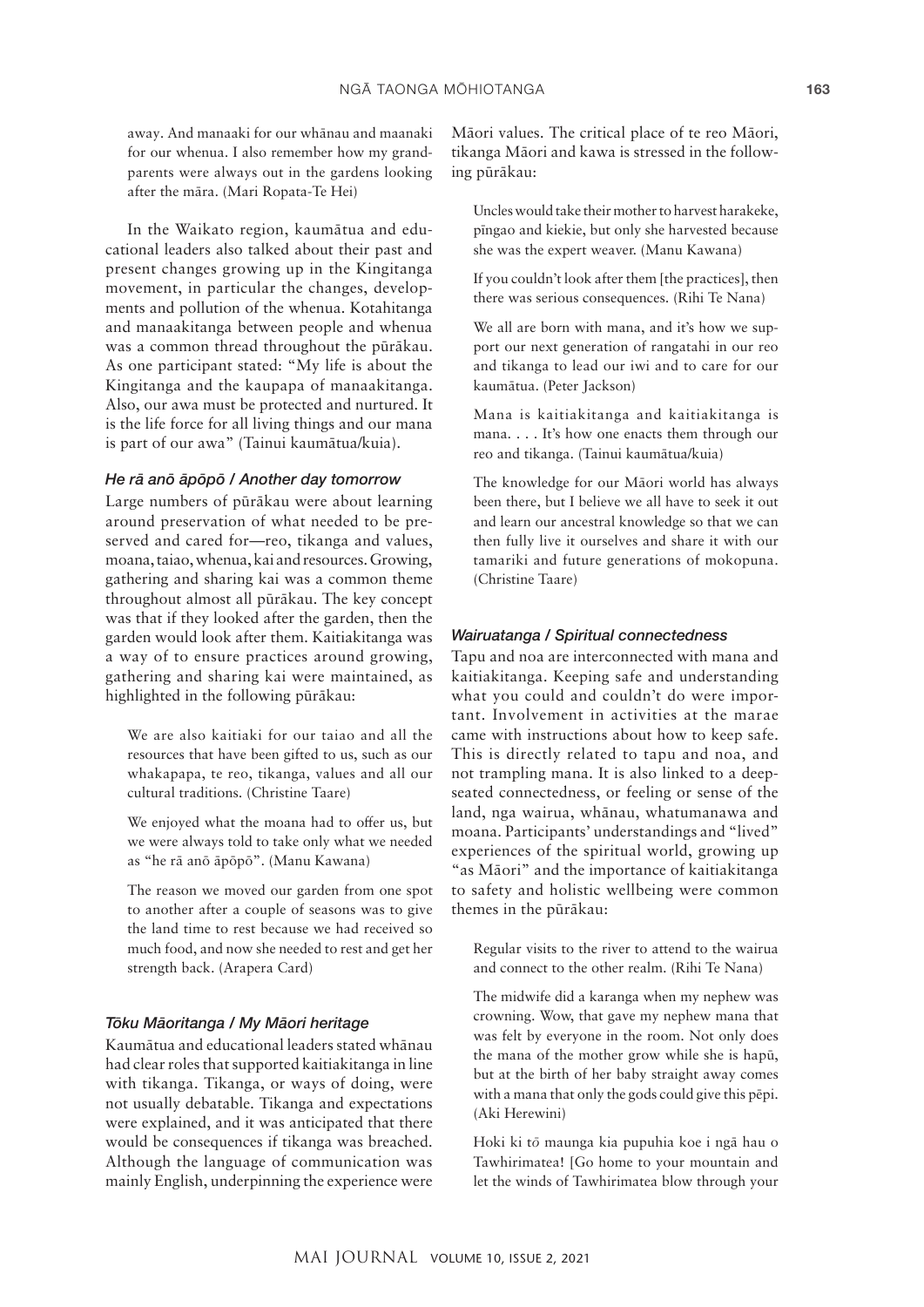hair!] This is where our mana came from, and it is there we keep our mana strong. Respectful of all things tapu. (Tainui kaumātua/kuia)

## *Whakatipuranga tūpuna / Intergenerational transmission*

Many of the kaumātua and educational leaders grew up with one or both grandparents living with them. Grandparents passed on teachings about weaving, gardening, spirituality and Māori ways of doing. Often it was the grandparents who explained expectations, as in the following pūrākau:

My grandmother would take me into the ngāhere and teach me about the different properties of some of the plants. I learnt from a young age how to tiaki our whenua. (Tainui kaumātua/kuia)

My grandmother valued what came from Papatūānuku. Once a priest asked her to go to church and she replied, "My garden is my church". . . . She did more doing than talking. (Rihi Te Nana)

On arriving at the marae his grandparents would explain, "Me pēnei, me pērā, kaua e pēnei, kaua e pērā" . . . nā reira i mōhio mātou . . . me whai ana tohutohu kei raruraru" ["Do this, do that, don't do this, don't do that" . . . and so we learnt . . . follow instructions or there may be problems]. (Manu Kawana)

## *He rangatiratanga hūmārie / Humility in leadership*

When exploring the characteristics of mana in kaitiakitanga, there was recognition that kaumātua are kaitiaki of te reo and tikanga in each iwi. Kaumātua are knowledge keepers of each iwi but having knowledge must be accompanied by humility. Their mana was linked to knowledge, around tikanga, reo and kawa of their iwi, but alongside that was humility. This was demonstrated in the respectful way that kaumātua communicated with others. It was not about maintaining their own mana but was more related to the maintaining the mana of te reo, tikanga, marae and community.

I also have seen the next generation of kaum*ā*tua and kaihaut*ū* taking their place as kaitiaki of te reo me ona tikanga [the language and its cultural practices] for our iwi. . . . *The characteristic that* all of these people possess is mana. . . . I think mana is knowledge about the kawa and tikanga of your iwi and that of the mana whenua but alongside that it is the humility that these people possess. They don't force their beliefs and practices on others. They are all fluent Māori speakers but it is their respectful manner for others and also for the role that they have as leaders, speakers, figureheads and the keepers of the knowledge for the respective iwi. (Peter Jackson)

#### **Discussion**

The above themes from the pūrākau of the kaumātua and educational leaders were analysed in terms of what theoretical guidance they offer for ECE teaching practice and pedagogy in relation to kaitiakitanga, enhancing mana and wellbeing. Four key theoretical premises have been articulated from the pūrākau themes, and these are discussed individually below. Links to the New Zealand ECE curriculum framework, *Te Whāriki* (Ministry of Education, 2017), are also made in this section.

## *Te rongo ā tinana / Experiencing and connecting physically*

The first key theoretical premise that emerged from Phase 1 is the need for mokopuna to engage with and experience their worlds, and the contexts in which they function, including whenua, tāngata, reo and tikanga, taiao and atua. What is clear from the pūrākau is that learning about kaitiakitanga and mana is experiential. There was little overt teaching; instead, understandings were acquired and deepened over time, through participating in activities. Being in the environment, observing, following instructions, taking part, and engaging in activities and tasks was key to learning.

From an ECE perspective, a focus on the context of learning within the ECE service and in environments external to the service is critical. For mokopuna to experience and engage in their worlds, they must be regularly exposed to a wide range of contexts, experiences, artefacts, cultural tools, processes and practices. *Te Whāriki* (Ministry of Education, 2017) makes a number of statements that support the importance of mokopuna being able to experience and engage in their worlds, including:

This strand is about supporting infants, toddlers and young children to explore, learn from, respect and make sense of the world. Their exploration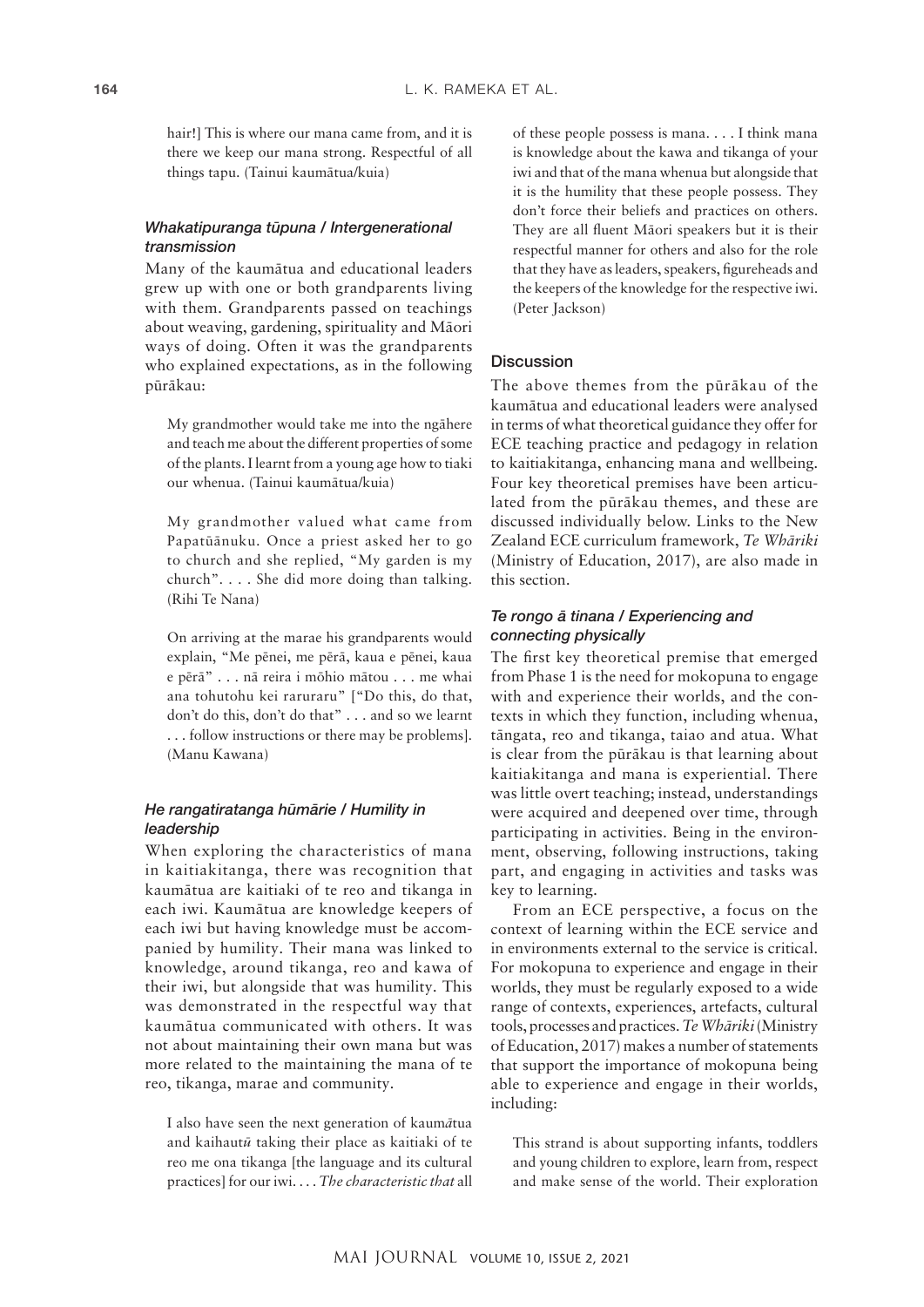involves all aspects of the environment: natural, social, physical, spiritual and human-made. (p. 46)

Children experience an environment where: They develop working theories for making sense of the natural, social, physical and material worlds. (p. 25)

Despite most ECE services taking mokopuna on outings into their communities, regular and ongoing opportunities to access their worlds allowing mokopuna to interact with the people, languages, values, resources and cultural norms and expectations fundamental to their worlds and the entities that inhabit them—are less common. In order to extend the learning contexts and environments that are available to mokopuna, kaiako must widen their mindsets and understandings of what constitutes an ECE learning environment, and what is required for mokopuna to grow their knowledge and understandings of their worlds, including the Māori world.

## *Te rongo ā hinengaro / Experiencing and connecting intellectually*

The second theoretical premise is that in order for mokopuna to take on kaitiaki roles of any description, they must first develop the required knowledge and understandings of their worlds, and how they operate. Kaumātua and educational leaders made the point that this learning was not understood at the time; rather, understandings became clear over time, as they were immersed in the activities and expectations of their natural, social, physical, material and spiritual worlds. Intergenerational teaching and learning, the sharing of traditional knowledge, tribal narratives, cultural expertise and practices, and keeping oneself safe both physically and spiritually were all important features of the teaching experienced by kaumātua and educational leaders.

What the pūrākau highlight for ECE is that learning in and about the environment must be supported by knowledgeable, capable and committed kaiako who are able to facilitate the required learnings with mokopuna. Appropriate content knowledge and pedagogical expertise are critical to this transmission of both new and traditional knowledges, as is the ability to notice recognise and respond in appropriate ways to further support the learning. *Te Whāriki* (Ministry of Education, 2017) reflects the importance of mokopuna developing knowledge of their worlds:

Children construct knowledge as they make meaning of their world. Knowledge is cultural, social and material. It draws on cultural, aesthetic, historical, social, scientific, technological, mathematical and geographical information. (p. 22)

Children have opportunities to develop knowledge about the patterns and diversity to be found in the natural world. For example, they observe how animals and plants grow and what they need for their wellbeing. (p. 49)

Over time and with guidance and encouragement, children become increasingly capable of making sense of their worlds by generating and refining working theories. (p. 47)

Along with a presence in, and interactions and familiarity with, their worlds, kaiako need to understand how to utilise learning resources such as whakapapa, tribal teachings and histories, pūrākau and waiata, as well as books, pictures, posters and focused discussions to support mokopuna learning. What is clear is the need for appropriate resources and professional support for teachers who may not have the required knowledges to fulfil this premise.

## *Te rongo ā ngākau / Experiencing and connecting emotionally*

The third key theoretical premise is the need for mokopuna to develop an affinity with and a connectedness to their worlds, especially a spiritual and emotional connectedness. Central to affinity and connectedness development is identification with their worlds, a sense of belonging and personal and collective identity with their worlds. This is achieved through learning about one's place in the world—one's whakapapa, tribal history, cultural ways of knowing, being and doing, karakia related to the worlds and reo associated with the contexts. From this learning comes a sense of being part of their worlds, belonging to their worlds, rather than being a separate entity from their worlds. *Te Whāriki* (Ministry of Education, 2017) highlights the importance of knowing the child holistically and offering guidance on how their sense of connectedness and affinity to their worlds can be supported in practice:

Children know they belong and have a sense of connection to others and the environment. Children's relationship to Papatūānuku is based on whakapapa respect and aroha. (p. 31)Respect is shown for Māori views of the world, the natural environment, and the child's connection through time to whenua, atua and tīpuna. (p. 31)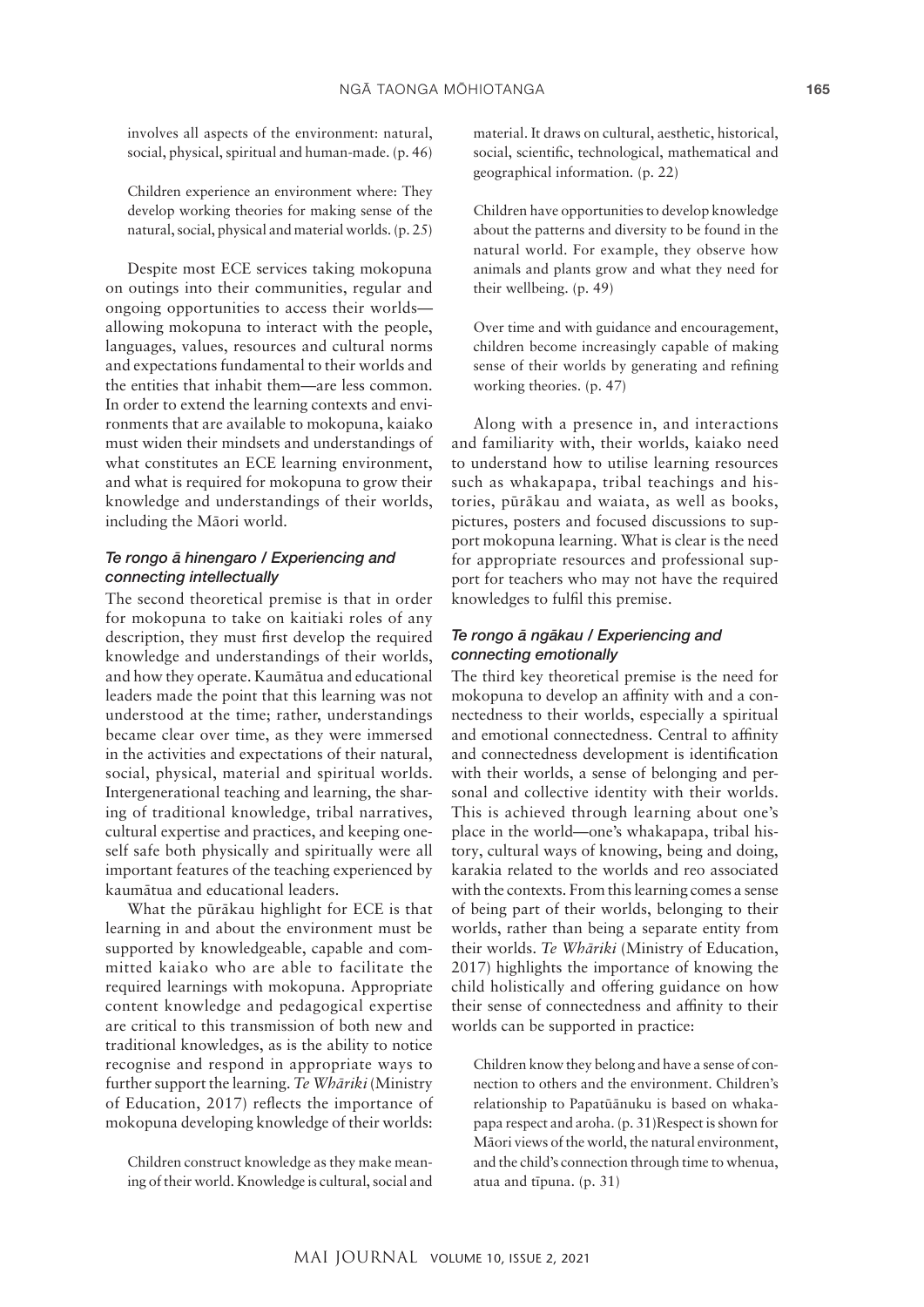*Te Whāriki* acknowledges that, for Māori, the child is a link to the world of the ancestors and to the new world, connected to people, places, things and the spiritual realm; they belong to whānau, hapū and iwi and they are a kaitiaki of te Tiriti o Waitangi. (p. 52)The implications for kaiako relate to the need to "know the mokopuna" and know how to support mokopuna to engage with and connect with their worlds. *Te Whatu Pōkeka*, a Kaupapa Māori assessment of learning framework, asks three questions related to Māori perspectives of knowing the mokopuna that are useful in terms of knowing worlds: "Ko wai koe? Nā wai koe? I ahu mai koe i hea? Who are you? From whom are you? Where have you come from?" (Ministry of Education, 2009, p. 50). Kaiako therefore need to know not only the temperaments, personality traits, likes and dislikes, interests and talents of their mokopuna, but also their whakapapa, their whānau, hapū, iwi and their tūrangawaewae.

## *Te rongo ā wairua / Experiencing and connecting spiritually*

The fourth key theoretical premise is the need for mokopuna to contribute to their worlds in meaningful ways. Associated with the development of mokopuna understandings and affinity to their worlds is the development of knowledge about how to care for their worlds, and what is required for their worlds and those that inhabit them to flourish. Contributing to their worlds requires the enactment of learnings, action, commitment and responsibility. Kaumātua and educational leaders highlighted in their pūrākau the point that their learning was not specifically about mana and kaitiakitanga; rather it was about aroha and manaakitanga. The enactment of one's knowledge and understandings of mana and kaitiakitanga involved caring for people, the community, the environment, te reo and te ao Māori. In this way, these taonga could be sustained and preserved. A further point associated with enacting mana and kaitiakitanga was that it needed to be expressed with humility and respect. Kaitiakitanga was expressed in a respectful manner, ensuring the maintenance and enhancement of mana for all concerned. *Te Whāriki* (Ministry of Education, 2017) makes a number of statements that support these points:Kaiako recognise the relationship mokopuna have with the environment. They support them to fulfil their responsibilities as kaitiaki/ carers of the environment. For example, kaiako encourage mokopuna to observe nature without harming it. (p. 48)

Kaiako support mokopuna to engage respectfully with and to have aroha for Papatūānuku. They encourage an understanding of kaitiakitanga and the responsibilities of being a kaitiaki by, for example, caring for rivers, native forest and birds. (p. 33)

In order for mokopuna to contribute to and develop a sense of responsibility for their worlds, they must have authentic opportunities to give, be generous, demonstrate caring and compassion, and through these opportunities show their understandings of aroha, manaakitanga, kaitiakitanga and mana. Kaiako contribute to mokopuna learning of kaitiakitanga through providing opportunities to give and be responsible; reminding mokopuna of the need for aroha manaaki and respect in interactions with people, places and things; and recognising, valuing and further encouraging these caring, empathetic behaviours in mokopuna.

## Conclusion

From a Māori perspective, wellbeing is strongly linked to mana. Mana is key to one's perceptions of the world and of oneself within it. Understandings of mana are therefore fundamental to an understanding of the Māori world. The overall aim of Te Whakapūmautia te Mana: Enhancing Mana through Kaitiakitanga project is to explore ways that mokopuna can enact mana and kaitiakitanga, develop understanding of what the enactment of mana and kaitiakitanga looks like for mokopuna and kaiako, and investigate what people, tools, artefacts, processes and practices can contribute to enhancing mana and kaitiakitanga for mokopuna. Pūrākau gathered in the first phase of the project highlight a number of theoretical understandings central to learning to be a kaitiaki and the accruing of mana, including the need for mokopuna to have opportunities to experience and engage in their worlds, develop knowledge and understandings of their worlds, develop connectedness to and affinity with their worlds, and contribute to their worlds in meaningful ways.

The pūrākau of kaumātua and educational leaders collected in Phase 1 of the project were shared with kaiako and whānau in the second and third phases of the research as a basis for discussions and possible future planning. These phases focused on understandings and implications for pedagogies and practices that emerge from kaiako, whānau and mokopuna contributions, and the findings will be published in the final project report.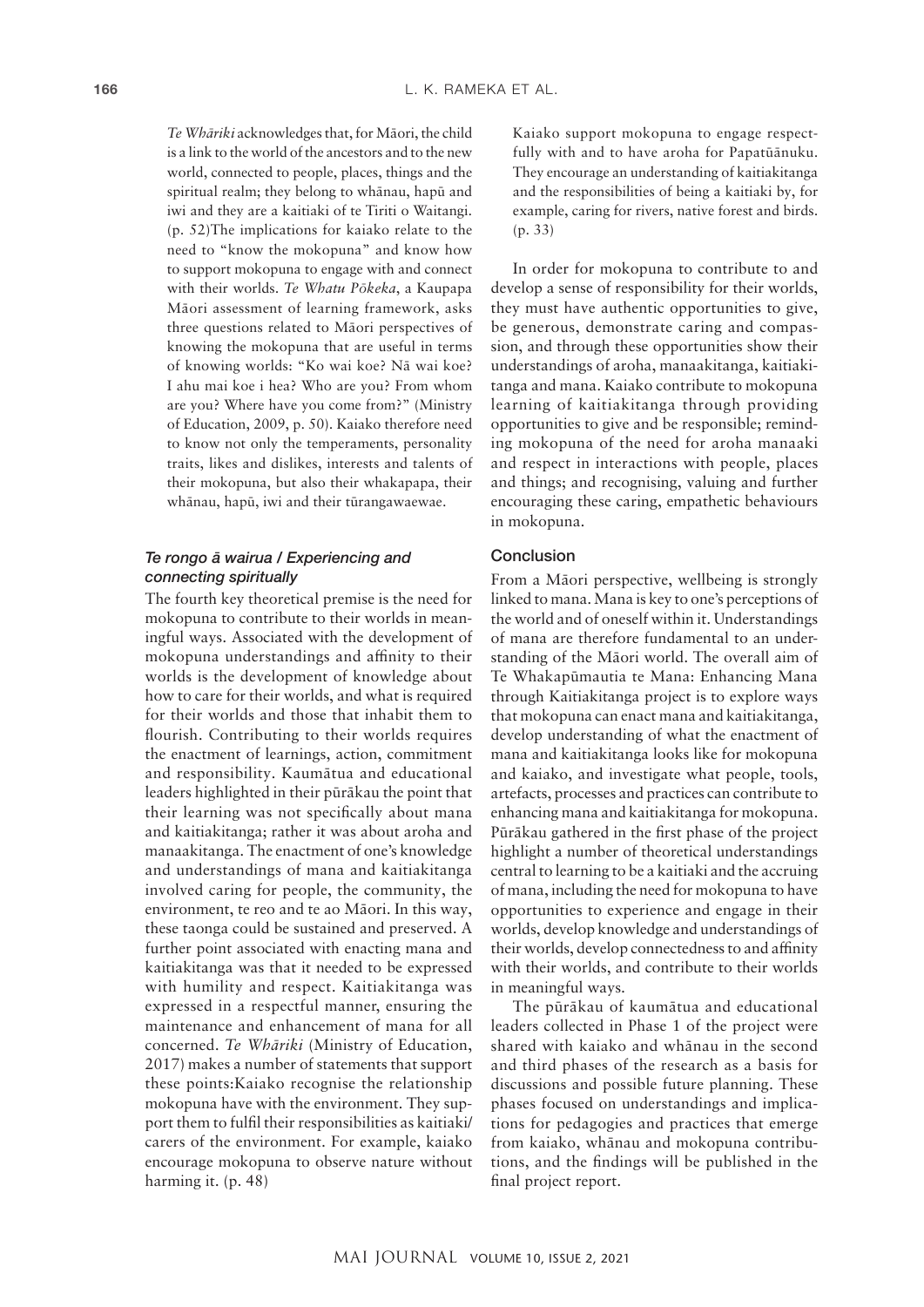## NGĀ TAONGA MŌHIOTANGA **167**

| Glossary            |                                            | moana                                                                                                                                                   | sea                                                  |
|---------------------|--------------------------------------------|---------------------------------------------------------------------------------------------------------------------------------------------------------|------------------------------------------------------|
| aroha               | love, compassion, empathy,                 | mōhiotanga                                                                                                                                              | knowing, understanding(s)                            |
|                     | affection                                  | mokopuna                                                                                                                                                | child/ren, grandchild/ren                            |
| atua                | $\text{god}(s)$                            | ngā atua                                                                                                                                                | spiritual world                                      |
| awa                 | river                                      | ngāhere                                                                                                                                                 | forest(s), bush                                      |
| hapū                | subtribe; pregnant                         | noa                                                                                                                                                     | normal, unrestricted                                 |
| harakeke            | native flax, Phormium                      | Papatūānuku                                                                                                                                             | earth; Earth Mother                                  |
|                     | tenax                                      | pēpi                                                                                                                                                    | baby                                                 |
| hinengaro           | intellectual; mind                         | pīngao                                                                                                                                                  | native plant that inhabits                           |
| iwi                 | extended kinship group,<br>tribe, people   |                                                                                                                                                         | coastal sand dunes,<br>Desmoschoenus spiralis        |
| kai                 | food                                       | pūrākau                                                                                                                                                 | narrative(s), stories                                |
| kaiako              | teacher                                    | rākau                                                                                                                                                   | tree(s)                                              |
| kaihautū            | leaders                                    | rangatahi                                                                                                                                               | young person/people, youth                           |
| kaikōrero           | speakers                                   | taiao                                                                                                                                                   | environment, nature                                  |
| kairangahau         | researcher(s)                              | tamariki                                                                                                                                                | children                                             |
| kaitiaki            | trustee, custodian, guardian,<br>protector | tangata/tāngata                                                                                                                                         | person, individual/people,<br>human beings           |
| kaitiakitanga       | guardianship                               | tangi                                                                                                                                                   | funeral; cry                                         |
| karakia             | prayer, ritual chant,                      | taonga                                                                                                                                                  | treasure, precious gifts                             |
|                     | incantation                                | tapu                                                                                                                                                    | sacred, restricted                                   |
| karanga             | call of welcome                            | Taunaki Auraki                                                                                                                                          | English-medium<br>Contributions                      |
| kaumātua            | elder(s)                                   | Taunaki Puna Reo                                                                                                                                        | Māori-medium                                         |
| kaupapa             | purpose                                    |                                                                                                                                                         | Contributions                                        |
| Kaupapa Māori       | research methodology<br>grounded in Māori  | Tāwhirimatea                                                                                                                                            | god of the elements                                  |
|                     | worldviews                                 | te ao Māori                                                                                                                                             | the Māori world                                      |
| kawa                | rituals                                    | te reo Māori                                                                                                                                            | Māori language                                       |
| kiekie              | thick native vine,                         | tiaki                                                                                                                                                   | care for, protect                                    |
|                     | Freycinetia banksii                        | tikanga                                                                                                                                                 | culture, customs                                     |
| Kīngitanga          | Māori King movement                        | tinana                                                                                                                                                  | physical body                                        |
| Kohikohinga Pūrākau | <b>Collecting Narratives</b>               | tūpuna                                                                                                                                                  | ancestor                                             |
| kōrero              | conversation, chat, story,                 | tūrangawaewae                                                                                                                                           | place to stand                                       |
|                     | discussion                                 | waiata                                                                                                                                                  | songs                                                |
| kotahitanga<br>kuia | unity, collective action<br>female elder   | wānanga                                                                                                                                                 | educational seminars,                                |
| kupu                | word                                       |                                                                                                                                                         | meetings                                             |
| mahitahi            | working together                           | whakapapa                                                                                                                                               | genealogy                                            |
| mana                | power, authority                           | whakataukī                                                                                                                                              | proverb, saying                                      |
| manaaki             | generosity, hospitality, care              | Whanaketanga Ariā                                                                                                                                       | Theory Development                                   |
|                     | for others                                 | whānau                                                                                                                                                  | family                                               |
| manaakitanga        | process of showing respect,                | whatumanawa                                                                                                                                             | heart; emotions                                      |
|                     | generosity, hospitality                    | whenua                                                                                                                                                  | land                                                 |
|                     | and care                                   | wairua                                                                                                                                                  | spirit, soul                                         |
| mana whenua         | people with authority over<br>the land     | wairuatanga                                                                                                                                             | spirituality                                         |
| māra                | garden                                     | References                                                                                                                                              |                                                      |
| marae               | buildings and land                         |                                                                                                                                                         | Berryman, M. (2008). Repositioning within indigenous |
|                     | associated with whānau,<br>hapū, iwi       | discourses of transformation and self-determination<br>[Doctoral thesis, University of Waikato]. Research<br>Commons. https://hdl.handle.net/10289/2565 |                                                      |
| maunga              | mountain                                   | Cram, F. (2014). Measuring Māori wellbeing: A com-<br>mentary. MAI Journal, 3(1). http://www.journal.                                                   |                                                      |